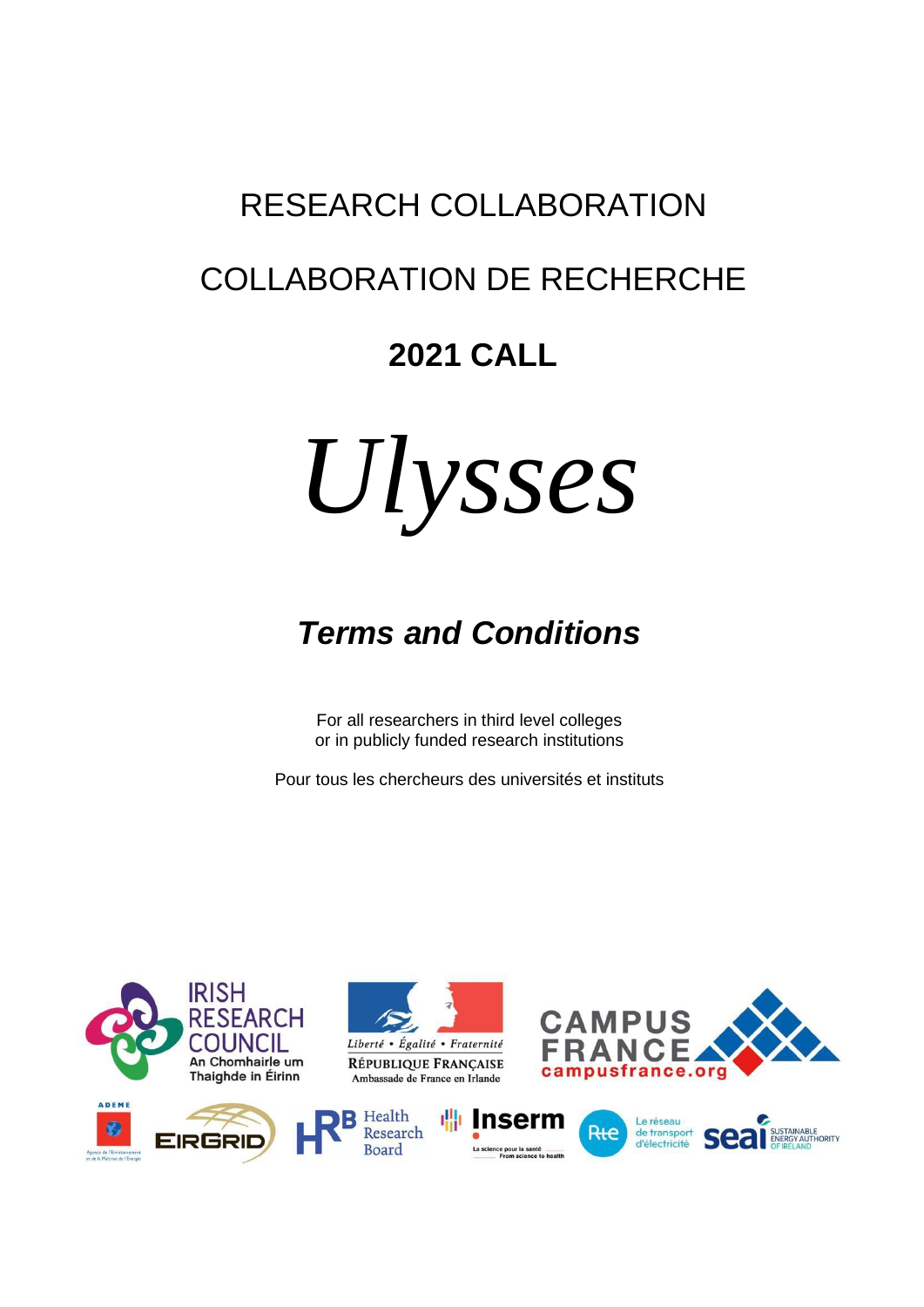#### Organisers:

- **Irish Research Council**  *Email:* [ulysses@research.ie](mailto:ulysses@research.ie) www.research.ie
- **Ambassade de France en Irlande**  *Email:* [delphine.tessier@diplomatie.gouv.fr](mailto:delphine.tessier@diplomatie.gouv.fr)  [www.ambafrance-ie.org/-English-](http://www.ambafrance-ie.org/-English-)
- **Campus France** *Email:* [extranet@campusfrance.org](mailto:extranet@campusfrance.org) [www.campusfrance.org/en](http://www.campusfrance.org/en)

Participating organisations:

- **ADEME — French Environment and Energy Management Agency** [www.ademe.fr/en](http://www.ademe.fr/en)
- **EirGrid Group** [www.eirgridgroup.com/](http://www.eirgridgroup.com/)
- **Health Research Board** [www.hrb.ie](http://www.hrb.ie/)
- **Réseau de Transport d'Électricité** [www.rte-france.com/enai.ie](http://www.rte-france.com/enai.ie)
- **Sustainable Energy Authority of Ireland** [www.seai.ie](http://www.seai.ie/)
- **Inserm** [https://www.inserm.fr](https://www.inserm.fr/)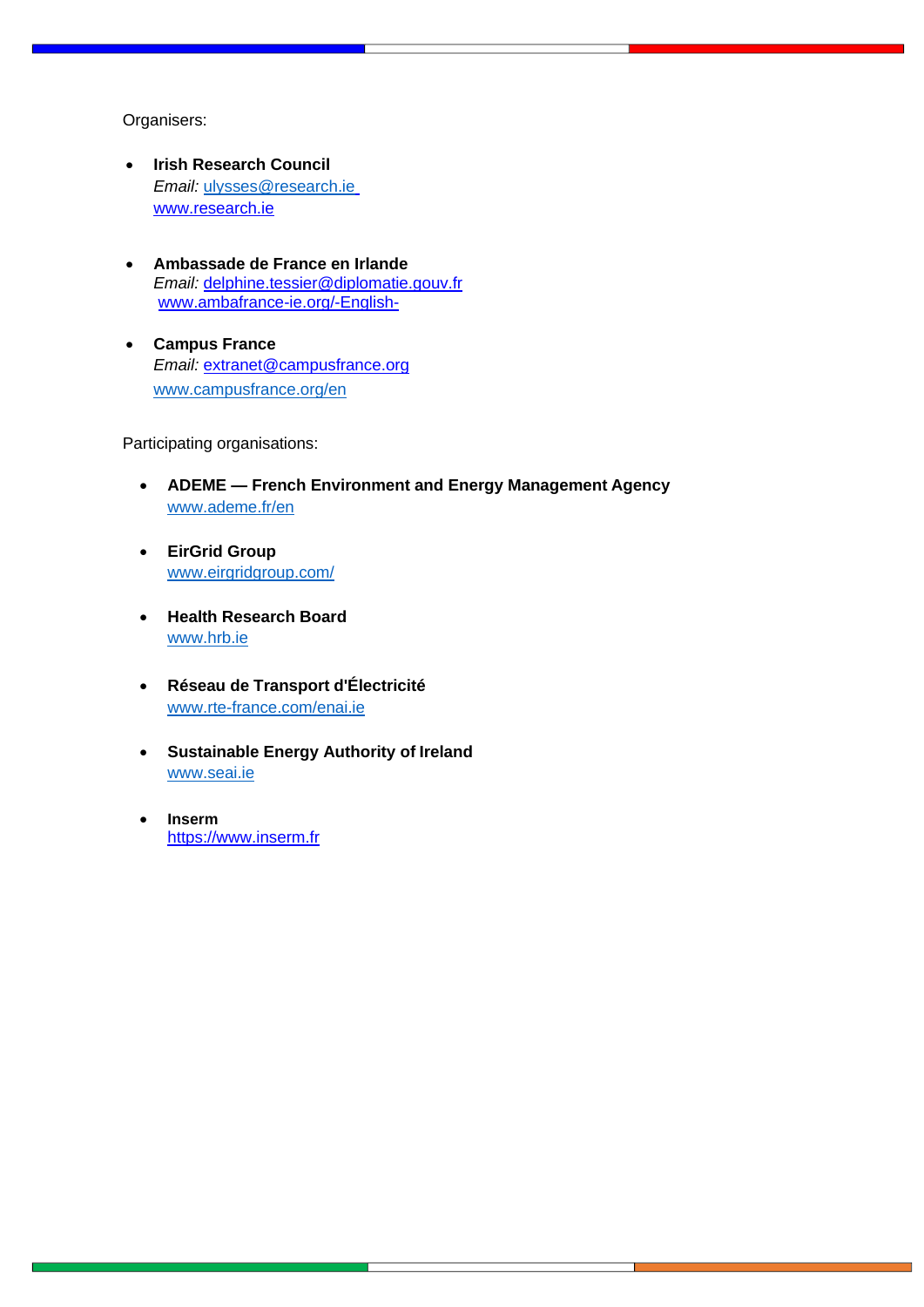#### **1. Background**

The immediate aim of the Ulysses scheme has been to foster new collaborations between Irishand French-based researchers by providing seed funding for reciprocal travel visits over the course of 16 months. The scheme thus facilitates the exchange of innovative ideas and approaches between Irish- and French-based researchers across all disciplines. The Irish Research Council and the Embassy of France in Ireland are committed to supporting continued knowledge exchange between Irish and French researchers through appropriate forms of collaboration.

The longer-term goal is to establish lasting professional networks of researchers and institutes. Successful applicants are encouraged to develop their collaboration post-Ulysses by seeking larger-scale funding.

Applications seeking support for collaboration on related research in any disciplines are welcomed.

Under the 2021 call, selected projects will also be supported by the following strategic partners:

- Electricity transmission system operator EirGrid will partner with French-based Réseau de Transport d'Électricité to support suitably aligned research projects in the area of renewable energies and smart grids.
- The Health Research Board will support research projects focusing on patientoriented and clinical research, population health or health services research.
- The Sustainable Energy Authority of Ireland and ADEME, the French Environment and Energy Management Agency, will provide support to research projects exploring topics relating to energies.

**An application form submitted by an Irish-based research partner(s) to the Irish Research Council (hereinafter referred to as 'the Council') must be matched by an application form submitted by the French-based research partner(s) to Campus France, otherwise it will not be considered.**

Applications submitted for funding under one of the strategic partnerships listed above will be made available to the relevant partner(s) for their consideration on a strictly confidential basis. Only one strategic partner can be listed in any given application.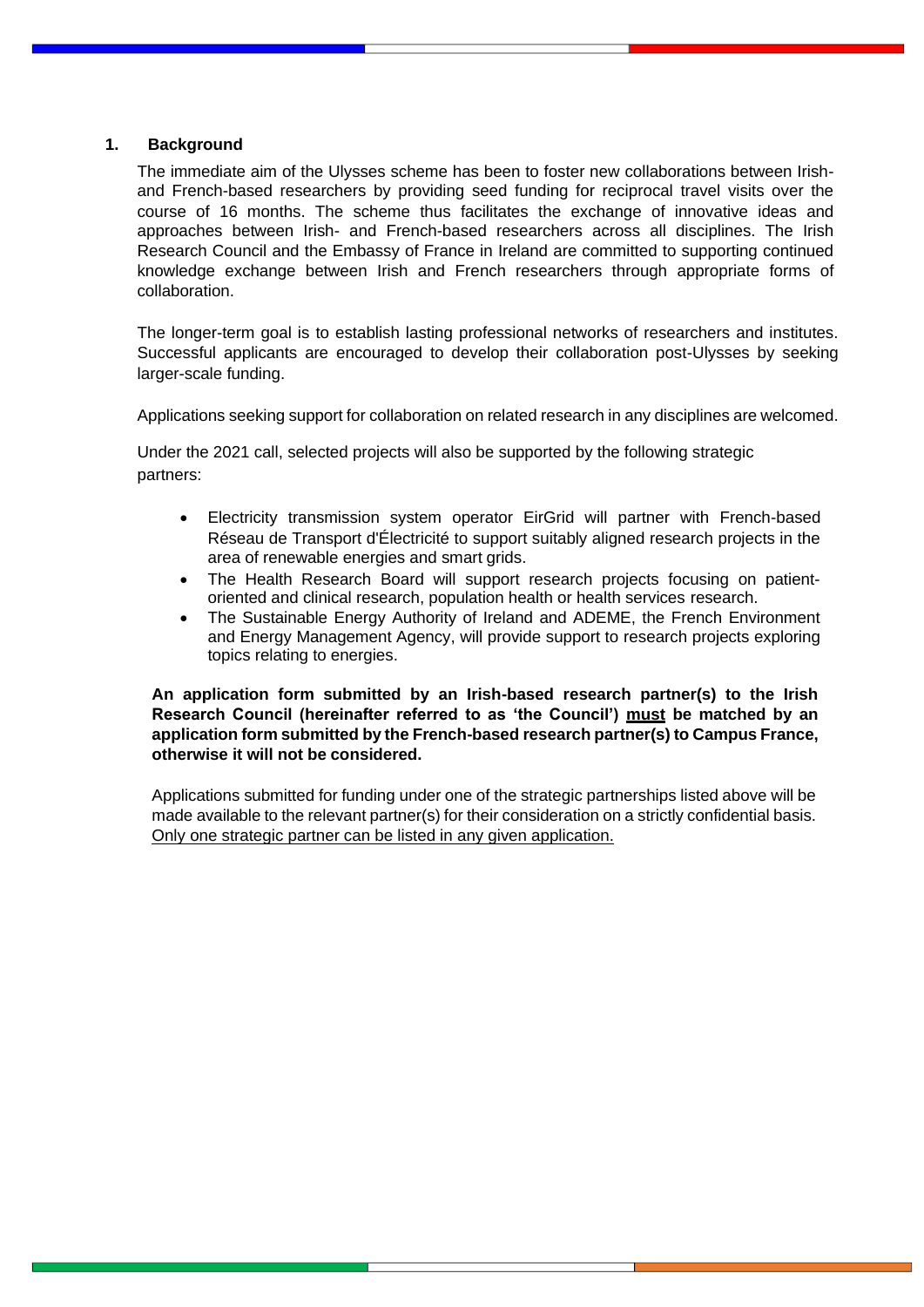#### **2. Finance**

A Ulysses award will involve researcher(s) based in Ireland collaborating with researcher(s) based in France.

Awards will be up to a maximum of  $\epsilon$ 2,500 each to Irish- and French-based research partner(s) to cover travel and living expenses. These awards are simultaneously receivable. Overnight subsistence rates for researcher(s) based in Ireland travelling to France must be calculated in accordance with [Irish civil service](https://www.revenue.ie/en/employing-people/employee-expenses/travel-and-subsistence/civil-service-rates.aspx) rates.

Expenses for researchers based in Ireland will be funded by the Council, EirGrid, the Health Research Board or the Sustainable Energy Authority of Ireland as appropriate. Expenses for researchers based in France will be funded by Campus France, on behalf of the French Embassy, ADEME, Inserm or Réseau de Transport d'Électricité as appropriate.

Awards must be used between 1<sup>st</sup> September 2022 and 31<sup>st</sup> December 2023.

#### **3. Disciplinary areas concerned**

- The Council and the Embassy of France in Ireland will fund applications across all disciplines, from archaeology to zoology.
- A number of proposals concerning renewable energies and smart grids may be funded by EirGrid in partnership with Réseau de Transport d'Électricité.
- A number of proposals concerning patient-oriented and clinical research, population health or health services research may be funded by the Health Research Board.
- A number of proposals concerning energy may be funded by the Sustainable Energy Authority of Ireland in partnership with ADEME.

#### **4. Eligibility**

- Eligible Irish-based partner(s) include academic researchers in third level institutions or publicly-funded research institutions.
- Eligible French-based partner(s) include academic researchers and staff in an academic institute, research institute or facility, or the R&D unit of a private company.
- The scheme is only open to researchers resident in Ireland or France. There are no nationality or citizenship requirements.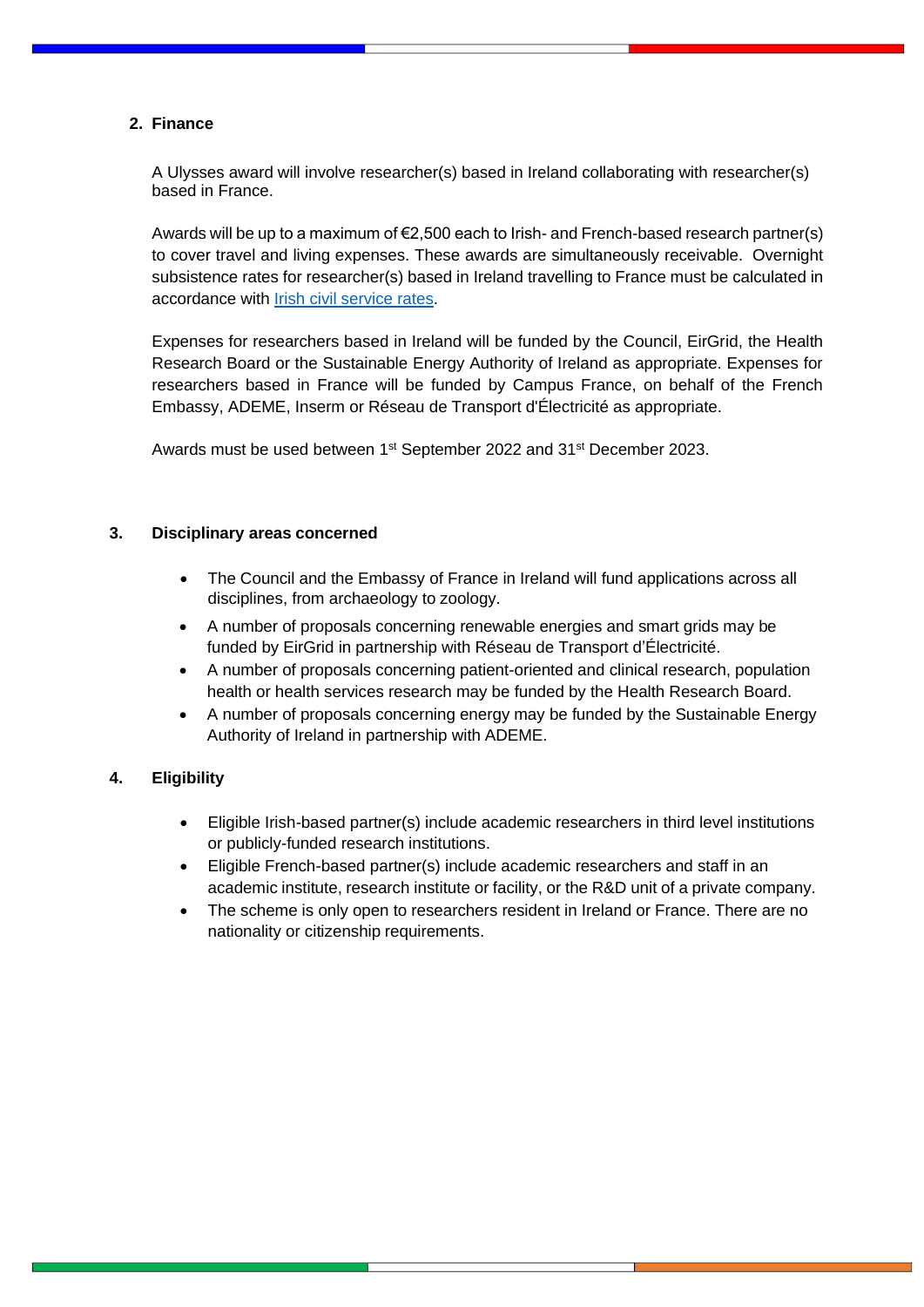### **5. Application procedure**

- Applications from the Irish-based partner(s) should be submitted to the Council; applications from the French-based partner(s) should be submitted to Campus France. French-based partner(s) should visit [www.campusfrance.org](http://www.campusfrance.org/) for information about the correct submission procedure for their application.
- The application form must be accompanied by a description of the project written for a general scientific audience. This description should be no longer than two pages, excluding references, and cover the following headings, where relevant:
	- Research aims and objectives
	- > Proposed methodology
	- Research plan including a schedule for task completion
	- > Reason for collaboration and complementary team requirements
	- Equipment available for the project where appropriate (both in Ireland and France)
	- Recent significant publications regarding the mutual research project (five maximum)
	- Contribution to the training and career development of early-stage researchers
- Applicants should submit a CV (one page maximum) for each of the team members (in both Ireland and France), including early career researchers, referenced in the application.
- If any of the applicants in the proposed collaboration have previously received Ulysses funding they must highlight new French-based partner(s) and/or new areas of research in the proposed collaboration. Applicants who are past awardees on three or more occasions will only be considered if the budget is not fully allocated.
- If any of the applicants in the proposed collaboration have received Ulysses funding in the past five years, a synopsis of this previous funding should be included (one page maximum). This synopsis should briefly outline the current status of the collaboration, the outputs already obtained and those anticipated in the future.
- Applicants should select only one strategic partner.
- One electronic copy of the application form and all related attachments must be submitted to the Council via email to [ulysses@research.ie](mailto:ulysses@research.ieb) **by a person authorised by their institution to hold responsibility for research grants**. This copy must include original signatures and institutional stamp.
- The file should be in PDF format and should include all parts of the proposal collated into one single file. Submission of multiple files is not permissible. Applications not submitted in PDF format will not be considered.

**Please note that applications must be received by the Council by 4pm (Irish time) on 27 th January 2022 Applications received after this time will not be considered. Results will be announced in June 2022.**